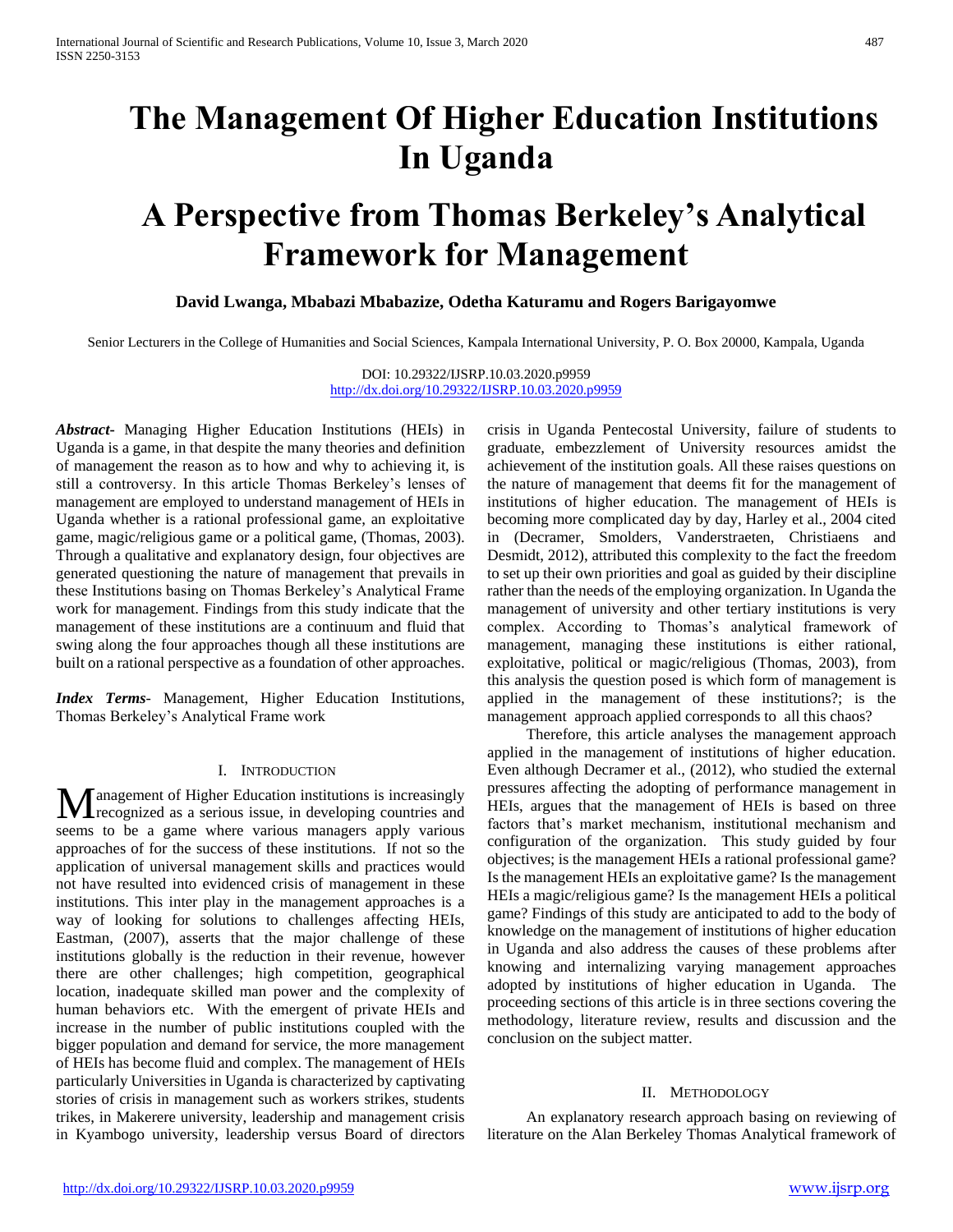management is adopted. Through documentary review of literature on Thomas's analytical framework and other related literature on the management of HEIs in Uganda, data was collected. This is supplemented by information obtained from nonparticipant observation method through which various events on the management of these institutions is observed and recorded as this method facilitates an independent view, (Vander Stoep, 2008). Through content analysis, patterns and themes have been made that lead to the conclusions and recommendations of this article on the nature of management approaches practiced in the management HEIs.

#### III. LITERATURE REVIEW

 According to Long's 1958, essay of an ecology game cited in, (Nisar, 2015) a game in an interaction between group of individuals or institutions based on set rules, the game provides participant with set of goals that they pursue using determined roles and calculable strategies and tactics. In this perspective management which has been widely defined as the process of get work done through others is linked to a game through which participants pursue various goals by different strategies and tactics. So, the management of HEIs is a game by which participants deploy rational, political, exploitative and magic/religious strategies and tactics for the success or failure of these organizations. As Long (1958), argues that institutions in a system play multiple games simultaneously the same applies to the managers of these institutions

## IV. THOMAS BERKELEY'S ANALYTICAL FRAMEWORK FOR MANAGEMENT (2003)

 According to Thomas's analytical frame work, management of organization is in four perspective; rational perspective, magic/region perspective, agency of capital (exploitative) and political. Adopting each of these perspectives will be determined by the intended outcome or ends which can either be unitary or sectional and this in return will influence the means, (Thomas, 2003). For instance a manager who aims at unitary objective, objectives that are embraced by all the stakeholders will adopt a rational approach whereas that one who is targeting sectional objectives, self-interested goals may adopt agency of capital approach. A rational approach will require to demonstrate the applicability of objectively scientific knowledge, procedure, techniques as means of achieving the intended outcome or ends, Brubaker (1984) cited in (Thomas, 2003). Therefore, a rational management of HEIs will require the applicability of scientific management, the classical theories of management can apply better here.

### V. MANAGEMENT OF HIGHER EDUCATION INSTITUTIONS AS A RATIONAL PROFESSIONAL GAME

 A rational professional administration and management of HEIs should be systematically designed in terms of policies, procedures and methods of achieving the common goals agreed upon by all the stakeholders, Turner & Keegan, 1999, Burnes, 2000, Jaaffee,2001, cited in (Jamali, 2005). This kind of

managerial apparatus is influenced by institutional mechanism which Boselie, 2010 cited in (Decramer, 2012) says that these are pressures from legislations, protocols and procedure, habits, norms, routines and social culture pressures. Decramer, believes that HEIs should operate in such environment. These institutional pressures are scientifically designed, to guide calculated alternative means that can derive noncontroversial ends, (Thomas, 2003). Critically observing the objectives or the goals of most of these organization you realize that they are to serve the shared ends rather than sectional interests as well as the systematic objectively calculated procedures and methods all reflect a rational organization, (Scott, 2003). It is consensually believed that rational management is rooted from the works of classical theories such as that of Henri Fayol. So, for these institutions to be judged as rationally managed, it means these institutions are built or they operate purely on these principles such as forecasting, planning, organizing and coordinating which all have to be professionally thought of and scientific methods and procedures are adopted in the implementation. This kind of management that has existed over 200 years is often referred to as the traditional management paradigm, (Jamali, 2005). Unlike the political, exploitatively, and magical/ religiously managed organizations, HEIs under the rational approach will be structurally, and procedurally similar. For instance, if we take one activity like planning or forecasting, it is scientifically done depending on trends analysis of some of the courses offered that's why some Universities offer or have built niches on some course basing on these scientific analyses. Where HEIs are rationally managed, they wholly embrace the institutional framework in that coercive, normative, mimetic forces of institutions will shape the actions of day- to-day management of achieving organization goals, (Scott, 1995). According to Fayol, management as a professional activity in these institutions should be based on a body of knowledge or theory that should guide the daily practices of managers, which theories should be geared at delivering general or unitary goals, (Thomas, 2003). Therefore, the application of theories that does not promote unitary goals however rational it may be is not considered as rational professional management of institutions of higher education. Administrators of these institutions who seek selfish goals in the disguise of rational practices render management of these institutions not to be rationally managed for example using University properties like University vehicles, seal to gain reputation, support and business by administrators.

 Success in rational management of these institution according Lynad Urwick 1943 cited in (Thomas, 2003) depends on the goals, objectives for which to be pursued by all those concerned in administration of each subgroup, is an objectively enlisting the interest of group as whole not section desires by certain individuals in that group or social groups. Therefore, when the management of Universities is dragged by the interests of individuals or sub groups such as worker's associations, student's association, this kind of management is not rational and the organization is abounding to fail the organization. The continuous strikes in these institutions are as a result of management being driven on subgroup or individual goals and objectives. Under rational professional management institutional interest should supersedes personal or class goals. Linking of the formalization and goal specificity within HEIs characterizes these organizations rational professionally managed, and therefore management under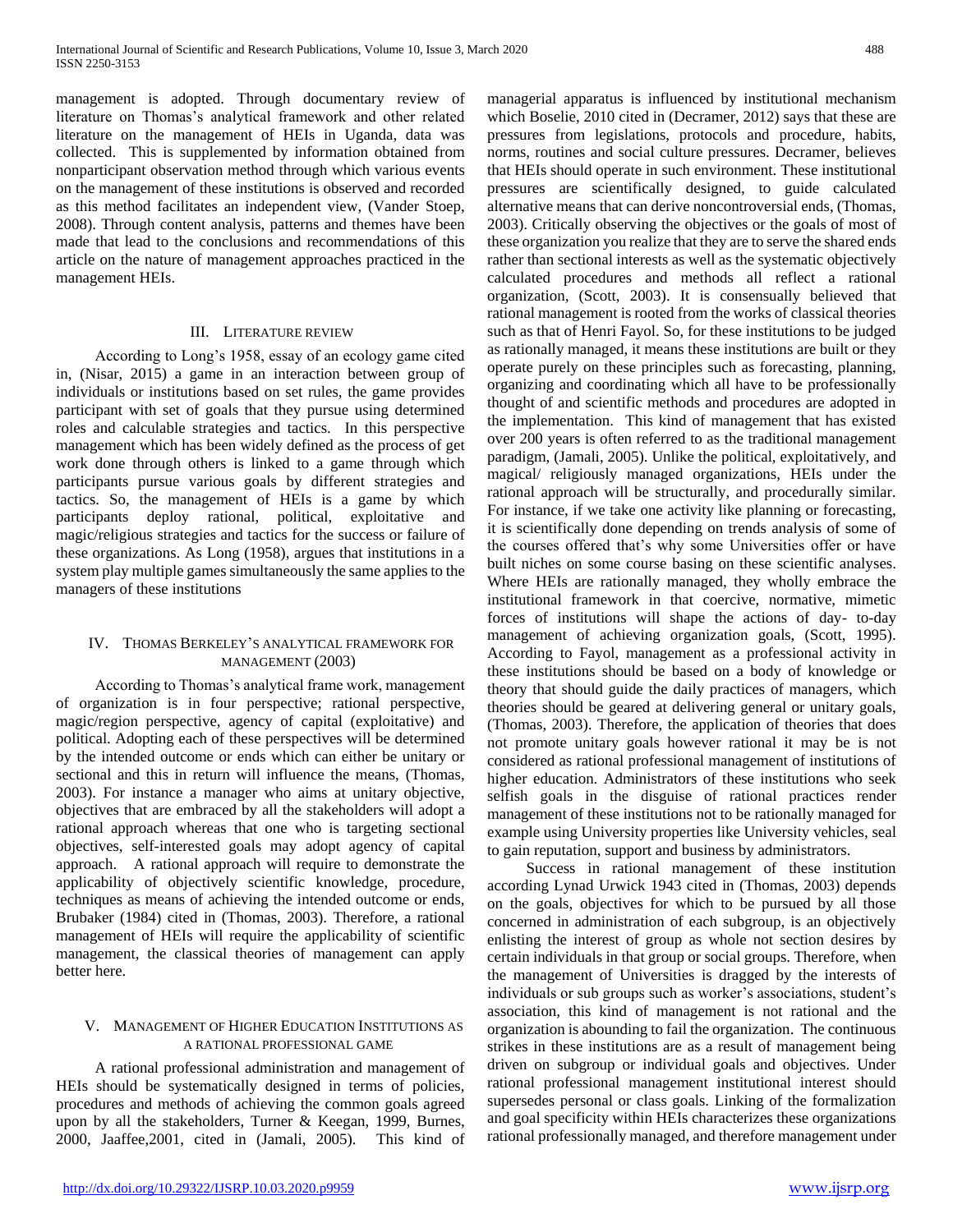the rational approach, attributes of rational organization such as specialization, departmentization, coordination are some of the pillars on which these institutions are built, (Jamali, 2005). These pillars make these institutions more efficient and accountable to the public, (Alexander, 2000), hence enhancing trust of management of these institutions as everything seem to be objective and for a common interest. The rational behavior of these institutions built on formalization and goal specificity is a precursor to bounded rationality of decision making which characterizes management of these institutions in Uganda where managers closely follow rules and take calculated moves, Kreitner, 2002, Robbins & Coulter ,2003, cited in (Jamali, 2005). Secondly, because these institutions are fighting for credible positions on the international ranking which is based on international standards, will definitely pursue a rational management approach that tends to make them uniform, (Engwall, 2007). Management in these institutions is a manager's rational analytical activity within structural arrangement conceived as tools to deliver efficient unitary goals, (Thomas, 2003).

However much this management approach is good for the management of HEIs, it is criticized on curtailing manager's intellectual judgment and conforms to performance programs and intuitional controls that limit flexibility in performance hence slow growth, (Thomas, 2003). It is also believed that this management approach ignores social, cultural and technological context on structures and performance of organization as well little attention is paid on the actual behaviors of organization participant since much attention is on procedures, methods of achieving shared ends, (Thomas, 2003).

## VI. MANAGEMENT OF HIGHER EDUCATION INSTITUTIONS AS AN EXPLOITATIVE GAME

 Managing HEIs in a manner where a particular class of people owns the resources of production and are used to satisfy selfish interest at the cost of other members even though the technologies are efficiently applied is an exploitative approach, (Thomas, 2003). Exploitation has several meanings in the social science, it has been rebelled as the unfairly utilizing of resource for the benefits of the owner or illegally utilizing a resource for personal gain, (O'Hara, 2018). Thomas further opines that this kind of management owes its origin from the capitalist societies where the masses are systematically exploited to achieve section goals at a minimum cost, with such managers something like organizational goals is a myth in such a situation manager struggle to create a balance between implement efficacious techniques of production and compliance of isolated work force. Within almost all organization, there are four major types of exploitation of labour that are identified by, (O'Hara, 2018), these are neoclassical exploitation of labour in which labour is assumed to paid their marginal productivity, this more evidenced in the writings of Robinson 1933. Labour is assumed to be paid salary equivalent to the marginal product of the labour and mangers will conclude that they are paid adequate remuneration according to the level of productivity but in actual sense there is no single instance where labour is paid as to their marginal productivity hence leading to exploitation, Robinson sites case of monopoly where firms make super normal profit, lack of competition in market, monopsony power over labour, also leads to abnormal

profit which is not commensurate to wages that goes to employees, (O'Hara, 2018). The second is the traditional or Marxist view of exploitation where the elite own the factors of production and the majoring the population are subjected to exploitation through surplus value where the capitalist pay wages to their labour but extend their productivity to what is paid hence producing a value which is sold hence profit or surplus, (O'Hara, 2018). These two are the most source of exploitation within HEIs either as a result of monopoly of these institutions accruing from their geographical location or owned by the elite, however other forms of exploitation are the social and cultural exploitation where surplus value is created through social knowledge and institutions, (O'Hara, 2004).

 The argument that the management of HEIs is a rational professional practice where managers pursue shared interest a scientific application of management principles may not be totally accepted by other scholars. The first basis for the rejection of that argument is that from those whose perceive organizations, natural systems whose participants pursue multiple interest and composed of multiple stake holders, (Scott, 2003). So, mangers like other members bring personal goals and sectional interests which they aim at in an official and informal means, (Thomas, 2003). Thomas further argues that managing institutions which are composed of multiple participant chasing diverse interest may require to relay on prior experience localized environment and manipulate the system to achieve the aims of the stakeholders. Secondly these institutions are also most thriving on a capitalistic social system where the notion of promoting interest for all has no room even although scientific and calculated decision are applied, (Thomas, 2003). As noted earlier by (Eastman, 2007), these institutions are resorting to cut costs as a way of surviving the challenge associated with reduction in revenue hence becoming labour exploitative. Another reason as to why these institutions are characterized as exploitative is the growing competition and for them to survive is to operate at low cost, (Leung, Lau, Zhang & Gu, 2015). The management of HEIs in Uganda seems to be more exploitative more especially when you examine what managers as agents do and why they do so as they pursue goals of the principal, considering the environment in which these institutions operate from and in which they are constructed, (Thomas, 2003). Thomas bases this analysis on Karl Max's view of social and economic organization and Braverman's Marxist theory that places these institutions in a capitalist society. Management of institutions operating in a closely capitalist conditioned society is where the essential factors of production belong to distinct social group and the employees own on their labour, and this management is geared towards maximizing profit and minimizing cost on labour which is a way of exploitation by maximally utilizing it, (Thomas, 2003). This maximum utilization of labour at low cost is obviously seen in the low wages salaries paid by these institutions, poor working conditions, overload in terms of course load and as a result of this situation industrial actions have become order of the day for example in Makerere University, (Dick & Nadin, 2011). According to the theory of surplus value, O'Hara, (2018), which is employed by the managers of these institutions labour receives just a small portion in return of its effort, (Thomas, 2003), what happens is that even this small portion is not paid and where it is paid, it is not paid in time; a case in point is the continuous strikes of lectures demand salary arrears and increased pay. Thomas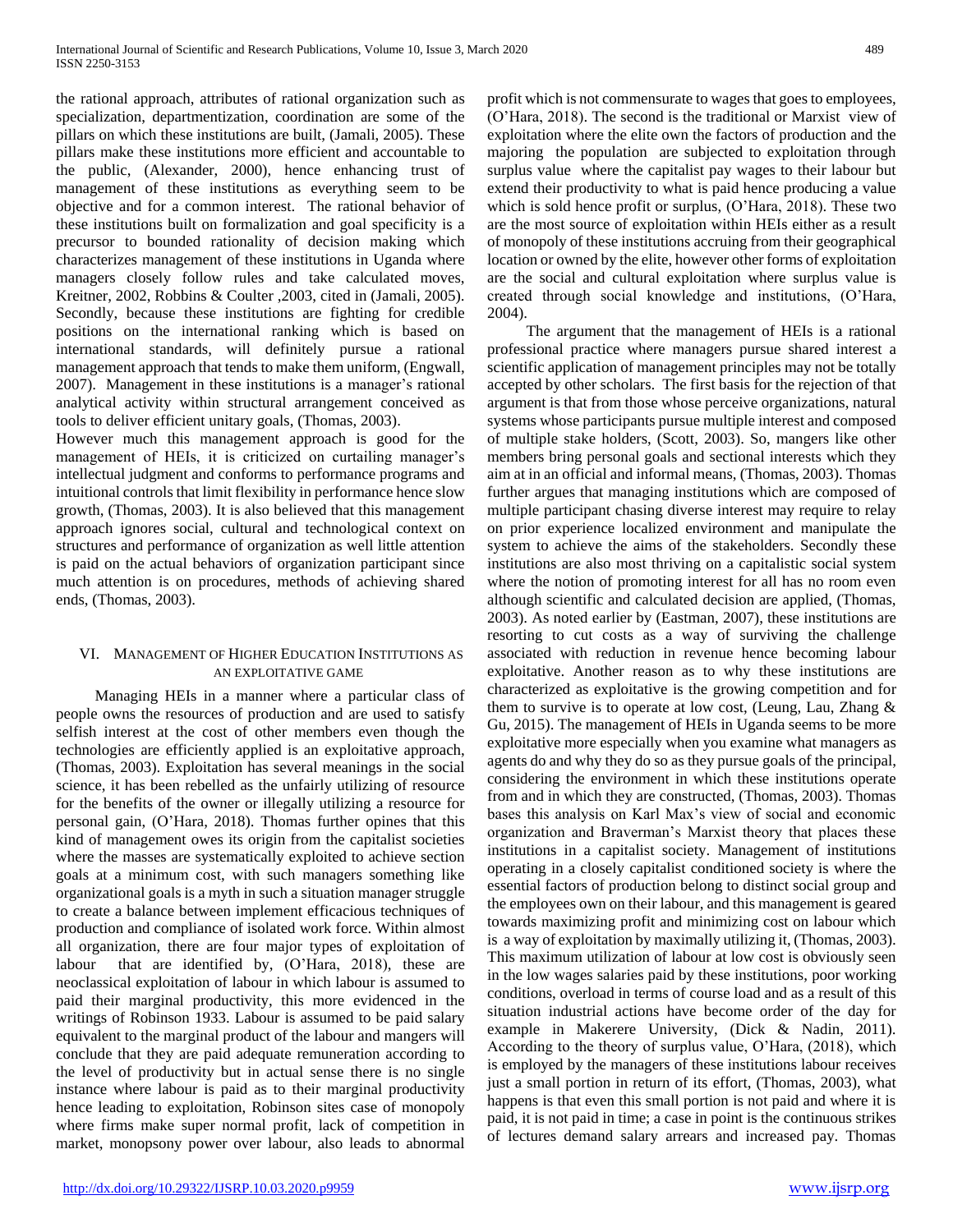opines that extra returns on labour is expatriated for personal gains and capital investment, this is reflected in mushrooming infrastructural development going on while employees are striking for salary arrears and increment. The hostile relationship between employers and employees in these institutions is a characteristic of exploitative management that natures the spirit of "I don't care" among employees bleeding the habit of utilizing organization resources without care for individual goals, furthermore, these institutions are characterized by dehumanizing working conditions which are all intended to exploit labour, (Sara & Nadin, 2011). This puts quality of the student produced by these institutions at risk even though (Eastman, 2007), warns managers of HEIs to resist temptations that may circumvent bodies and structures on which academic capital is built and sustained.

 Even although management does not own resources but are representatives of capitalist class that their sole function is to exploit labour power in the interest of the owner of capital, for the case of institutions of higher education this is reflected in private institutions where the management represent the board of director or the founder of these Universities, (Butcher & Clarke, 2001). So the management will work had to fulfill this cardinal role of maximizing wealth through exploitation of labour and other factors of production and where he/she is failing s/he stands chances of his contract not renewed as noted by Salaman, 1981 cited in (Thomas, 2003). This situation which is partly explained by the agency theory has resulted into wrangles between the founding bodies of these institutions and the management, (Engwall, 2007), the best example here is the conflict between the management of Uganda Pentecostal University Fort portal and the founding body that's the Pentecostal Church where its alleged that the management is taking over the owners of the University from the Church. It should be noted that management of these institutions in this regard is not simply coordinating and planning of shared goals but it is about maintaining systems and procedures through which labour is maximally exploited for the benefit of the owners of resources. With the development of large corporations where ownership is in the names of stakeholders and to avoid the challenges of agent – principal relation that exist in those corporations, managers have been given /have acquired shares in these corporations which serve to align their interest with those of the owners, (Thomas, 2003), this has made managers to lose their feelers or to turn a blind eye/ a deaf ear on the demands of their fellow line managers. This is witnessed on the number of occasion where manager have failed to come up and address the concerns of employees, only to threaten them with warning letters and sacking. Exploitative management is an authoritative management that give little room for employee participation, the management is in full control of worker as it takes the responsibility to decide what is to be done and how and the workers do the execution as they are told, (Thomas, 2003). Finally, there shouldn't be a surprise on the way management is done today more especially on how labour is treated since the elements of capitalist societies still live with us even in the postmodern era.

#### VII. MANAGEMENT OF INSTITUTIONS OF HIGHER EDUCATION AS A MAGIC–RELIGIOUS GAME

 In situations where the management of HEIs is geared towards achieving common goal and the applicability of objectively rational means is limited, managers are working in a complex changing environment where they may actually fail to adopt a particular method to a achieve the ends, (Thomas, 2003). Thomas urges that though these managers may appear to be objectively rational they rarely reach the ideal goal. Thomas calls this approach which is less scientific magic and religious*.*  Managers will promote unitary ends and participate in rational rituals as way of realizing share goals though they are uncertain and the impression that they are pursuing shared goals will keep the organization unified as they cope with the uncertainties, (Thomas, 2003). The theme underlying magic-religious approach of management is rooted from the field social anthropology that's the study of understanding the culture of human societies where magic and religions were tied together, (Thomas, 2003). The conception of rational professional management of these institutions in Uganda though is vividly implied in the structures, but its applicability in the day-tot-day seems not to yield match. This is reinforced by Kotter's 1982 study on the work of 15 general managers which rejected the "professional manger" when he discovered that all the managers were depending upon the detailed knowledge of the business they are managing other than application of the theory and principals of management, (Thomas, 2003). Meaning that management of these institutions is based on what works for a particular situation that's contingent management and the fact that these are open system institutions; the rational professional approach may not withstand the contemporary needs. This partly explains the stagnation of these rigid traditional institutions that are now being overtaken by emerging institutions.

 As noted earlier that the theme underlying magic-religious approach of management is rooted from the field of social anthropology that's the study of understanding the culture of human societies, more especially the pre-industrial societies where magic and religion were tired together, (Thomas, 2003). Thomas further asserts that one of the conception of social anthropology is that where human societies are faced with fundamental problem such as uncertainty of human life various practices will emerge as a way of coping with them either as a separate practice or a combination of practices hence the notion of equivalence. Therefore, from this background management practices of HEIs can either be magical or religious in character since it serves the similar ends in the contemporary society as magic and religion in the primitive ages. Magic according Beals and Hoijer, 1971 cited in (Thomas, 2003), is almost similar to western science, it is taken to be a set of techniques and methods for controlling the universe, based on assumption that if certain practices are correctly followed certain positives results are guaranteed. It is a way of achieving goals and reducing uncertainty, Cleverley, 1971, similar to magic, religion is about reducing uncertainty, it is asset of beliefs practices that provide overarching means to human existence, (Thomas, 2003). These two concepts are based on person's belief and they will contextually vary. Religion is believed to have both positive and negative connotations as far management of HEIs, (Ha, 2015), who study the role of religion in management of natural disasters points out that religion positively encourages individuals and organizations to behave morally and negatively when individuals and organizations behave immorally. So, in a positive way religious belief will motivate the managers and the employees work towards achieving share goals, spirit of unit and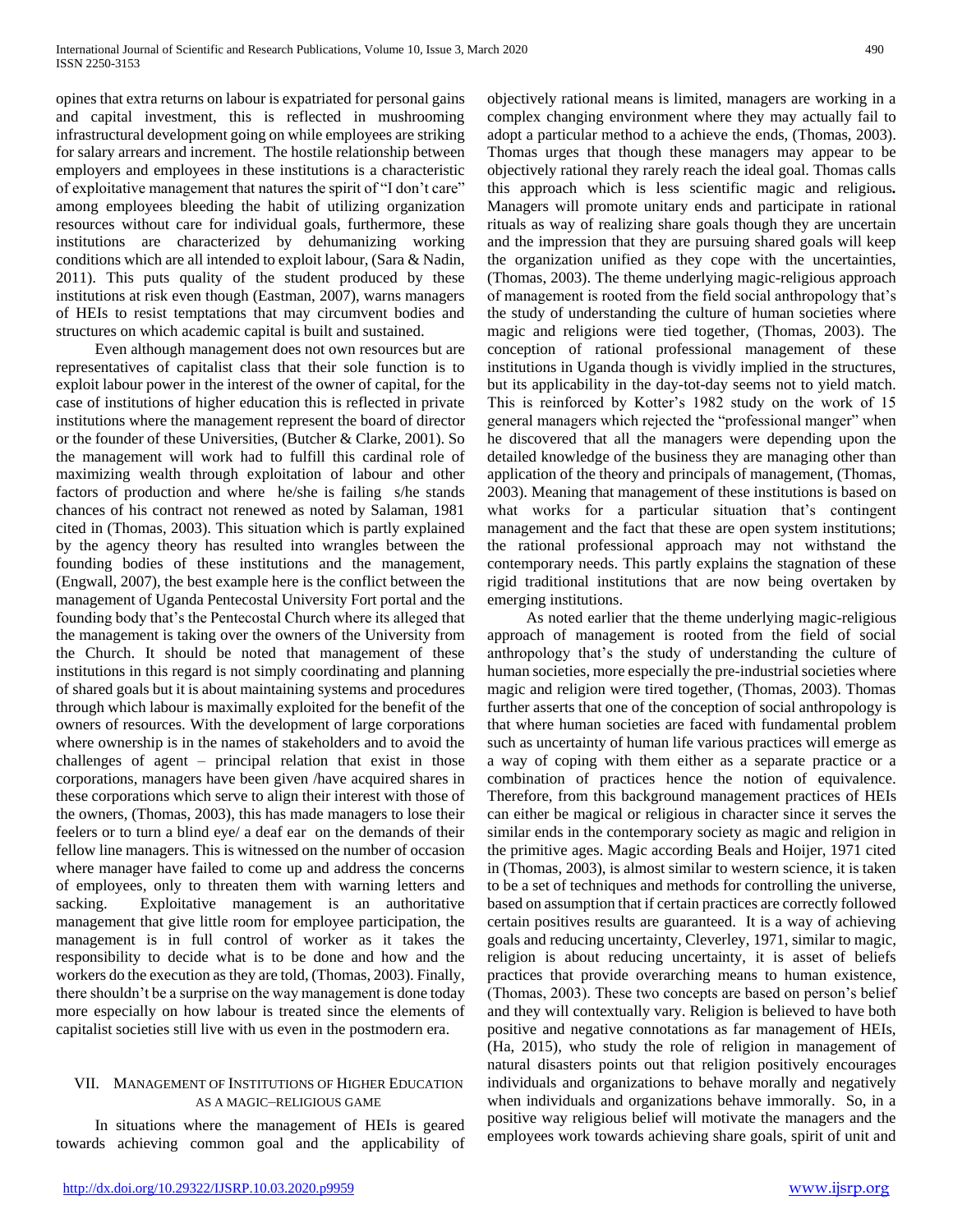on the contrary negative religious beliefs will make managers to pursue individualist goals.

 Because of the ever-increasing change in managing HEIs has made manager also to believe that it takes magic or religious tactics to manage these institutions, in many intuitions take an example of Uganda Christian University morning devotions, compulsory pray hours and fasting are some of the religious practices that managers encourage with hope to solve organizational problems. The success of management practices in these institutions is based on the belief that a careful application of these practices will result into desired ends, like magic these practices may be having little direct bearing on the outcomes, (Thomas, 2003). For instance, the failure of a department to attain its monthly target can't be attributed to neglecting of morning devotions. However, as note that religion encourages positive acts managers in these institutions tend to exhibit a human face unlike in exploitative managed institutions as (Ha, 2015), opines that Christianity advocates the value of mercy and justice. The uncertainty of the future and anxiety of the outcomes forces the management of HEIs to be based on forecasting the future the way magicians forecast rain, for instance all institutions are managed on strategic plans which are forecast of the future to mitigate the uncertainty of the future like magic on most occasion these strategic plans have fallen short of the intended targets. Like religion which is characterized by a set of several symbols linked to the performance of rituals and ceremonies by believers and these symbols are regarded as sacred management in these institutions is also based practicing rituals, for instance the Buddhism perspective one of managing disaster is through a 49 day ritual which is popular in Korea, (Ha, 2015), orientation of employees and students in Universities.

## VIII. MANAGEMENT OF HIGHER EDUCATION INSTITUTIONS AS A POLITICAL GAME

 Managing HEIs can be termed as political in a situation where there is an agreed or overriding goals towards which the manager is steering the organization, and even manager's capacity to pursue selfish interest is limited, (Thomas, 2003). Though there are no neutral goals to pursue, mangers are not agents of a single class of peoples as it is in an exploitative approach. Politics has been defined as a deliberate efforts by managers or group of individual to use power to pursue selfish goals, (Butcher & Clarke, 2001). Therefore, politicians who are seen as major actors in these institutions are more focused on symbolic value of their policies as they are aiming at re-election or appointment into offices, (Nisar, 2015), hence paying little attention to shared organizational interests. Management of these institutions is focusing on coping with the changing environment not about stability; organizations are built on networks not hierarchies, on shifting partnerships and alliances not on self-sufficiency, Carnall, 2003 cited in (Jamali, 2005). Thomas argues that property owners and shareholders are major interest groups in possession of resources which interact through a micro-political process to bring out organization ends, and therefore the managers are political players in multidimensional game, acting blindly with limited or no information about the intentions, resource and capability of the interested groups. Because of lack of clarity on organization goals or unitary goals manager also fail to devise appropriate means to

achieve them. Resources will be allocated to those goals that result from process of bargaining, conflict, lobbying and influence of influential parties and bounded rationality is key to the manager's decision. Because these institutions are prone to various sorts of crisis such as economic crisis, conflict, manmade accident, terrorism, personal crisis etc., (Boin, Hart, Stern AND Sundelius, 2005), managers found themselves employing political tactics to steer these institutions. According Cacciattolo, (2013), who study organization politics and their effect on workplace learning found out that the most political tactics employed by managers were similar to those identified by Mintzberg, 1985 and Allen, et al. 1979, Such as rival camps game, insurgency game, counter insurgency game impression management, ingratiation, attacking or blaming other among other. And in such situation the management approach is seen as political as Thomas noted this will to keep on shifting and structures hence rendering rational management impossible. Management of HEIs is believed to be political and almost similar to that in the Capitalist societies that's exploitative management, management here is built on the struggle within the ruling classes as to how and in his interest are the goals. The managers deploy the most effective and efficient means to achieve the goals of the ruling class, politics is at play in form of tactics of power and influence on the goals and means of achieving them, however, Cacciattolo, (2013), asserts that political behavior may result into both supportive and inhibitive result. The struggle for resource allocation during budgetary process, lobbying among the coalition groups to support divergent views are some of the manifestation of politics in management of these institution.

 According to Reed 1989 cited in (Thomas, 2003), political management of these institutions is conceptualized as a situation of plurality of competing groups or coalitions that on several occasion disagree over decision concerning choice of goals, procedure, and these conflicts are resolved through exercise of power. This definition implies that management of HEIs is political in such way that most of the goals of these institutions are not fixed parameters established by the logic of the economic system but issues to be debated on, issue for choice. The existence of various interest groups or coalitions competing for different goals and struggling for resources is another sign of politics and symbolizes a political form of management where managers are ever involved in political process such as conflict dissolution, dialogue, bargaining to reach a common consensus of the means and ends. In line to these Kilmann and Thomas 1974 cited in (Cacciattolo, 2013), argues that political conflicts are better resolved through collaborative style within which the needs of the two groups are harmonized by the resolver so as to reach a paramount solution, this becomes more effective when it is accompanied by effective communication. Boin, (2005), argues that managers political situation which is also a crisis will have five tasks to manage the situation and that's sense making, decision making, meaning making, termination, and learning all these implemented to gain control of the organization. Such processes are driven by the dominant group with authority and high influence and control the resources. Management of HEIs political as managers are embroiled in the web of uncertainty resulting from the inability to decide whether to promote the wellbeing of all or the interest of the owning class, (Thomas, 2003). This makes the institutions to be result of political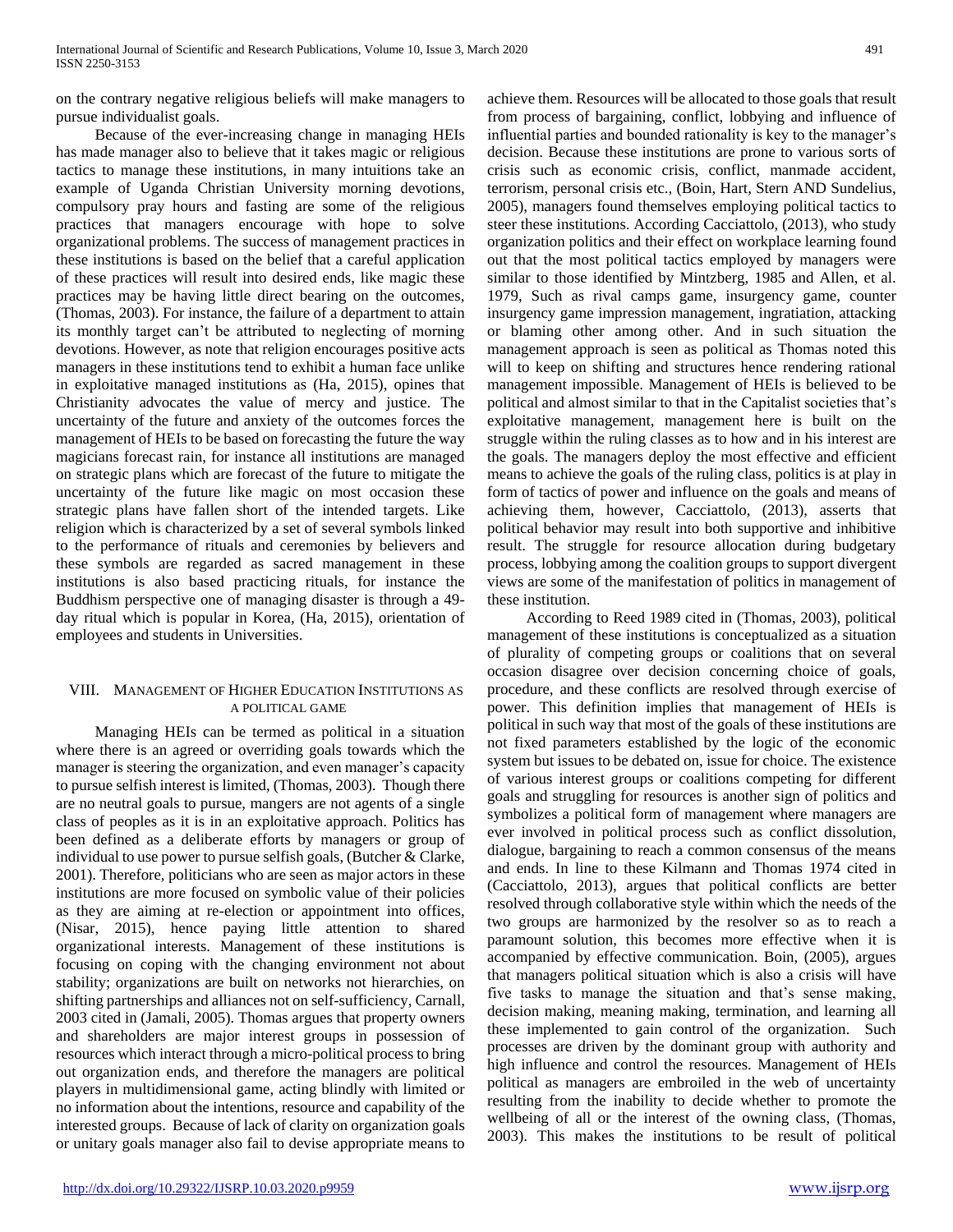negotiations, the rampant corruption cases in these institutions are result of political negotiations, coalitions trying to exert influence on those who holds authority. In addition to this, Boin, (2005), says that management in HEIs is also characterized of political and bureaucratic blame games were actors are protecting their selfish interests against the shared goals. Manager tend to occupy two positions in these institutions where they occupy their formal authority positions in which they use to influence and also belonging to certain coalitions which they use to lobby, bargaining for their positions. Unlike the rational professional management where standards are important in setting or pursuing shared goals, managers in these institutions is characterized as political one guided by the capacity to influence through coalitions and negotiation though structures may exist for formality. For instance, on several occasions members of the weak coalition have been hard saying "but the law/ rule says that…." as an indication that it is not the normative structure but power that determines the means and goals. Management in these institutions are done by the invisible hand and managers are puppets or conduits of the ruling coalition statements as power from above are common and on contentious issues managers can pronounce themselves of why a particular decision is taken, (Engwall, 2007), which is similar to the exploitative approach where they (managers) lose their feelers to the employees.

 Within these politically managed institutions, bounded rationality is impossible as neither all the alternative course of action nor the consequences are known even the manager is uncertain of the utility value of the alternative, (Thomas, 2003). So, the manager will go for acceptable solution for the problem rather than the optimum solution, this makes problems recurring and this could be the reason as to why problems have persisted not being totally solved. Thomas concludes that management of HEIs which is entangled into politics is crimpled by the dominant coalition and challenges bounded rationality which makes ends impossible to be consensually agreed on nor imposed by the owning class but established on shifting grounds as according to balance of forces within the organization. Rituals like accounting in managing these institutions is mainly intended to maintain morale in face of uncertainty in organizations, (Hofstede, Hofstede & Minkov,2010), Hofstede points out that account practices are similar to religious practices which also serve to reduce uncertainty and these accounting practices have been regarded as the priests of business.

# IX. RESULTS AND DISCUSSION

 From the literature and the researcher's observation, it is true to mention here that the mechanistic model of management call it the rational management is still dominating the management of HEIs in Uganda, as Jamali, 2005 affirms that this mechanistic management not only dominate HEIs in the past but even other business organization is still commonly encountered more especially in the developing countries. Because management of HEIs in the  $21<sup>st</sup>$  century has become so complex due to human behaviors and the changing environment, Carnall, 2003, cited in (Jamali, 2005), opines that Management of these institutions is now focused to cope with the changing environment not about stability, organizations are built on networks not hierarchies, on shifting partnerships and alliances not on self-sufficiency. This has

made management of these institutions though look to be rational but mingled with politics for them to survive and sustain the networks and alliances. It is also observed that managers are engaged in different political games driven by yearning for reelection or appointment and also to meet the interest of various stakeholders, they tend to pay little attention to shared organization interests. It is observed that because of the higher unemployment rates in Uganda coupled with lower bargain power on the side of labour force, managers of these institutions are not bothered by ongoing industrial unrest typified by evidence of everyday workplace resistance of the employment conditions and unequal distribution of return on labour, (Dick & Nadin, 2011). This implies that the tendencies of exploitative nature of management within HEIs will continue to exist as long as there is labour surplus and ignorance among the work force. Because of the ever-increasing change in managing HEIs has made managers also to believe that it takes magic or religious tactics to manage these institutions, in many intuitions take an example of Uganda Christian University morning devotions, compulsory prayer hours and fasting are some of the religious practices that managers encourage with hope to solve organization problems. The success of management practices in the institutions is based on belief that a careful application of these practices will result into desired ends, like magic these practices may be having little direct bearing on the outcomes, (Thomas, 2003). similar to magic, religion is about reducing uncertainty, it is asset of beliefs practices that provide overarching means to human existence, (Thomas, 2003). These two concepts are based on person's belief and they will contextually vary. Religion is believed to have both positive and negative connotations as far management of HEIs, (Ha, 2015), who study the role of religion in management of natural disasters points out that religion positively encourages individuals and organizations to behave morally and negatively when individuals and organizations behave immorally. So, in a positive way religious belief will motivate the managers and the employees work towards achieving share goals, spirit of unit and on the contrary negative religious beliefs will make managers to pursue individualist goals.

## X. CONCLUSION

As the management of HEIs has entered the  $21<sup>st</sup>$  century however much these institutions may like to maintain the rational professional management practices or the traditional paradigm of management, this mechanistic management is now interwoven with new management paradigm that borrows from political, exploitative and magic/ religious approaches. The new management paradigm that revolves around teamwork, improved communication participation and learning shared decision making, collaboration, closer interaction and partnering with customers, wide range of stakeholders, value creation innovation, teaming and agility, responsiveness and integration, (Jamali, 2005) may not be supported by neither one nor two management approaches but a combination of the four. Because of the fact that elements of capitalist economy still operate in these organizations which are either natural or open systems, exploitative and political elements of management manifests even in the new management paradigm.